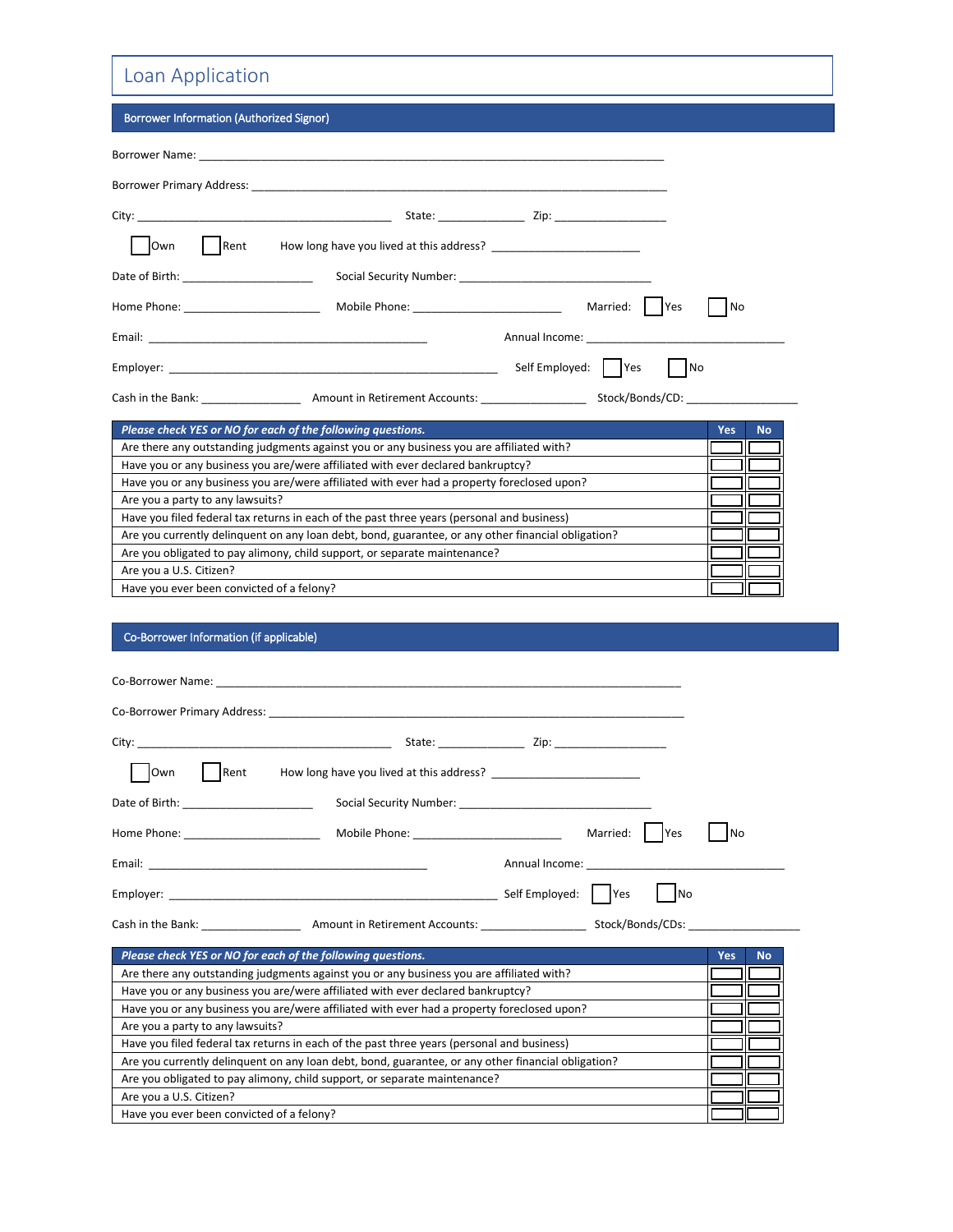| Entity Information (all loans must close in an entity name and be for business purpose)                                                                                                                                        |                                                                                  |  |  |  |  |  |  |
|--------------------------------------------------------------------------------------------------------------------------------------------------------------------------------------------------------------------------------|----------------------------------------------------------------------------------|--|--|--|--|--|--|
|                                                                                                                                                                                                                                |                                                                                  |  |  |  |  |  |  |
| $ $ LLC<br>Corporation<br>Entity Type:                                                                                                                                                                                         | Limited Partnership                                                              |  |  |  |  |  |  |
|                                                                                                                                                                                                                                |                                                                                  |  |  |  |  |  |  |
| How many properties does the entity own? __________                                                                                                                                                                            |                                                                                  |  |  |  |  |  |  |
| Total Assets of Entity: ______________________                                                                                                                                                                                 |                                                                                  |  |  |  |  |  |  |
| Officer/Member List:                                                                                                                                                                                                           |                                                                                  |  |  |  |  |  |  |
| Name                                                                                                                                                                                                                           | <b>Title</b><br>% Owned                                                          |  |  |  |  |  |  |
|                                                                                                                                                                                                                                |                                                                                  |  |  |  |  |  |  |
|                                                                                                                                                                                                                                |                                                                                  |  |  |  |  |  |  |
|                                                                                                                                                                                                                                |                                                                                  |  |  |  |  |  |  |
|                                                                                                                                                                                                                                |                                                                                  |  |  |  |  |  |  |
| Subject Property and Loan Request Information                                                                                                                                                                                  |                                                                                  |  |  |  |  |  |  |
|                                                                                                                                                                                                                                |                                                                                  |  |  |  |  |  |  |
|                                                                                                                                                                                                                                |                                                                                  |  |  |  |  |  |  |
| Property Type: Single Family Multi-Family Commercial   Mixed Use                                                                                                                                                               |                                                                                  |  |  |  |  |  |  |
| Is the property tenant occupied? No                                                                                                                                                                                            | If occupied, what is the monthly gross rental income? __________________________ |  |  |  |  |  |  |
| Complete this section if this is a PURCHASE:                                                                                                                                                                                   |                                                                                  |  |  |  |  |  |  |
|                                                                                                                                                                                                                                |                                                                                  |  |  |  |  |  |  |
| Loan Amount Request: _____________________________                                                                                                                                                                             |                                                                                  |  |  |  |  |  |  |
| Closing Attorney/Title Company Name: 2008 2010 2021 2022 2023 2024 2022 2023 2024 2022 2023 2024 2022 2023 20                                                                                                                  |                                                                                  |  |  |  |  |  |  |
|                                                                                                                                                                                                                                |                                                                                  |  |  |  |  |  |  |
| Complete this section if this is a REFINANCE:                                                                                                                                                                                  |                                                                                  |  |  |  |  |  |  |
|                                                                                                                                                                                                                                |                                                                                  |  |  |  |  |  |  |
| Are property taxes and any debt service payments current? (Y/N)                                                                                                                                                                |                                                                                  |  |  |  |  |  |  |
| Renovation Budget Estimate (if any): [2006] [2016] [2016] [2016] [2016] [2016] [2016] [2016] [2016] [2016] [20<br>Loan Amount Request: National Amount Request:                                                                |                                                                                  |  |  |  |  |  |  |
| Describe any and all alterations or improvements done to the property since purchase:                                                                                                                                          |                                                                                  |  |  |  |  |  |  |
|                                                                                                                                                                                                                                |                                                                                  |  |  |  |  |  |  |
| Can you provide backup receipts and proof of payment for any work completed at the property to date? ( $Y/N$ ) No                                                                                                              |                                                                                  |  |  |  |  |  |  |
|                                                                                                                                                                                                                                |                                                                                  |  |  |  |  |  |  |
| Email: Email: All and the state of the state of the state of the state of the state of the state of the state of the state of the state of the state of the state of the state of the state of the state of the state of the s |                                                                                  |  |  |  |  |  |  |
|                                                                                                                                                                                                                                |                                                                                  |  |  |  |  |  |  |
| If you have the name and contact information for property insurance agent please provide it below:                                                                                                                             |                                                                                  |  |  |  |  |  |  |
| Name: Name: Name: Name: Name: Name: Name: Name: Name: Name: Name: Name: Name: Name: Name: Name: Name: Name: Name: Name: Name: Name: Name: Name: Name: Name: Name: Name: Name: Name: Name: Name: Name: Name: Name: Name: Name:  | Phone: <u>_______________________</u>                                            |  |  |  |  |  |  |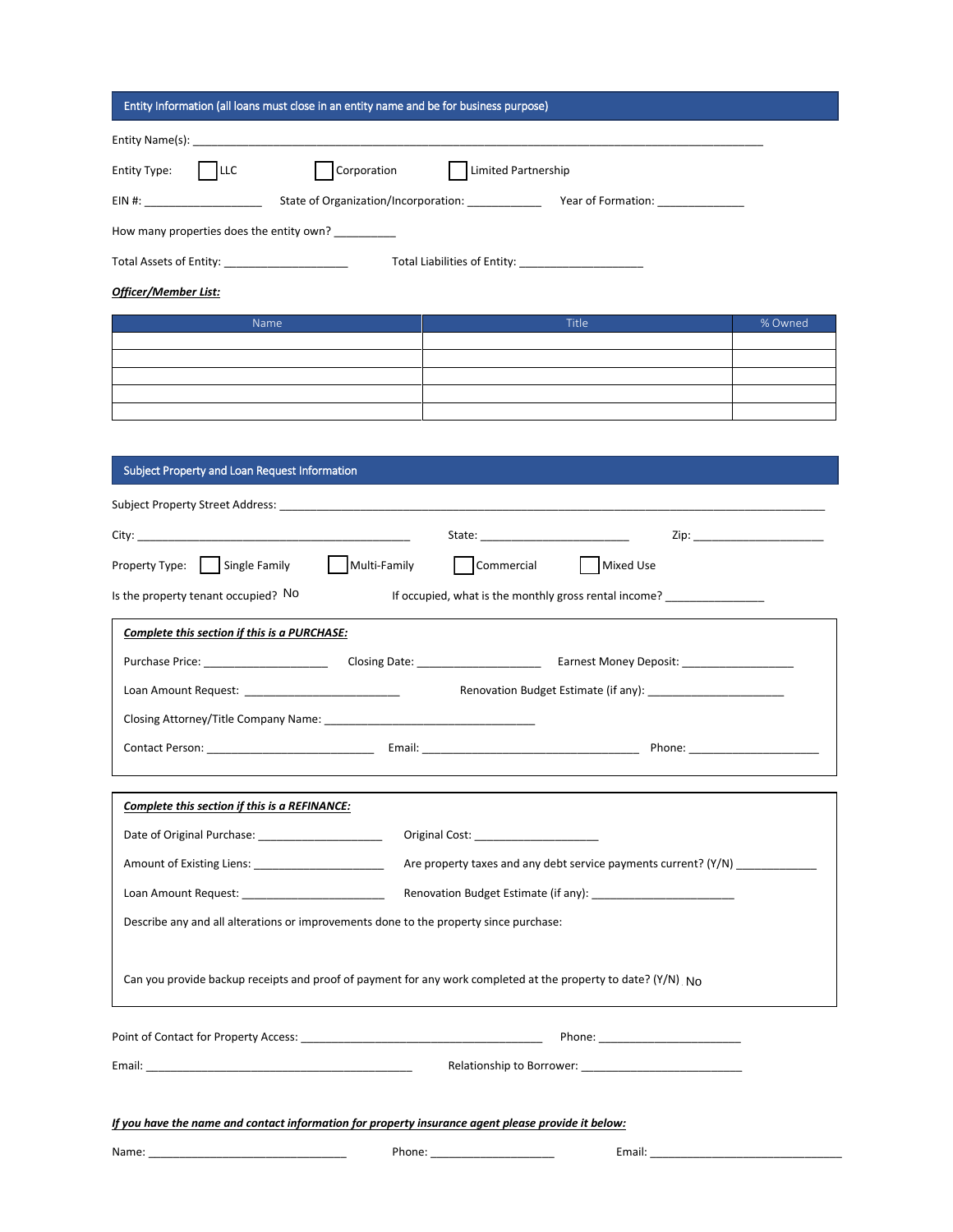## Acknowledgement and Agreement

Each of the undersigned specifically represents to Lender and to Lender's actual or potential agents, brokers, processors, attorneys, insurers, servicers, successors and assigns and agrees and acknowledges that:

- 1. The information provided in this application is true and correct as of the date set forth opposite my signature and that any intentional or negligent misrepresentation of this information contained in this application may result in civil liability, including monetary damages, to any person who may suffer any loss due to reliance upon any misrepresentation that I have made on this application, and/or in criminal penalties including, but not limited to, fine or imprisonment or both under the provisions of Title 18, United States Code, Sec. 1001, et seq.;
- 2. The loan requested pursuant to this application (the "Loan") will be secured by a mortgage or deed of trust on the property described in this application and the intent is to provide Lender a  $1<sup>st</sup>$  position lien in the property;
- 3. The property will not be used for any illegal or prohibited purpose or use;
- 4. All statements made in this application are made for the purpose of obtaining a business purpose loan;
- 5. The property will not be occupied as a primary residence, second home, or vacation home nor will any surviving spouse or family member reside in the property;
- 6. The Lender, its servicers, successors or assigns may retain the original and/or an electronic record of this application, whether or not the Loan is approved;
- 7. The Lender and its agents, brokers, insurers, servicers, successors, and assigns may continuously rely on the information contained in the application, and I am obligated to amend and/or supplement the information provided in this application if any of the material facts that I have represented herein should change prior to closing of the Loan;
- 8. Ownership of the Loan and/or administration of the Loan account may be transferred with such notice as may be required by law;
- 9. Neither Lender nor its agents, brokers, insurers, servicers, successors or assigns has made any representation or warranty, express or implied, to me regarding the property or the condition or value of the property;
- 10. My transmission of this application as an "electronic record" containing my "electronic signature," as those terms are defined in applicable federal and/or state laws (excluding audio and video recordings), or my facsimile transmission of this application containing a facsimile of my signature, shall be as effective, enforceable and valid as if a paper version of this application were delivered containing my original written signature.

Acknowledgement. Each of the undersigned hereby acknowledges that any owner of the Loan, its servicers, successors and assigns, may verify or reverify any information contained in this application or obtain any information or data relating to the Loan, for any legitimate business purpose through any source, including a source named in this application or a consumer reporting agency.

Entity Name

Print Name of Borrower/Authorized Signor

\_\_\_\_\_\_\_\_\_\_\_\_\_\_\_\_\_\_\_\_\_\_\_\_\_\_\_\_\_\_\_\_\_\_\_\_\_\_\_\_\_\_\_\_\_

\_\_\_\_\_\_\_\_\_\_\_\_\_\_\_\_\_\_\_\_\_\_\_\_\_\_\_\_\_\_\_\_\_\_\_\_\_\_\_\_\_\_\_\_\_

\_\_\_\_\_\_\_\_\_\_\_\_\_\_\_\_\_\_\_\_\_\_\_\_\_\_\_\_\_\_\_\_\_\_\_\_\_\_\_\_\_\_\_\_\_ \_\_\_\_\_\_\_\_\_\_\_\_\_\_\_\_\_

 $\_$  ,  $\_$  ,  $\_$  ,  $\_$  ,  $\_$  ,  $\_$  ,  $\_$  ,  $\_$  ,  $\_$  ,  $\_$  ,  $\_$  ,  $\_$  ,  $\_$  ,  $\_$  ,  $\_$  ,  $\_$  ,  $\_$  ,  $\_$  ,  $\_$  ,  $\_$ 

Signature of Borrower Authorized Signor National Date

\_\_\_\_\_\_\_\_\_\_\_\_\_\_\_\_\_\_\_\_\_\_\_\_\_\_\_\_\_\_\_\_\_\_\_\_\_\_\_\_\_\_\_\_\_ Print Name of Co-Borrower/Authorized Signor

Co-Borrower/Authorized Signor Signature Co-Borrower/Authorized Signor Signature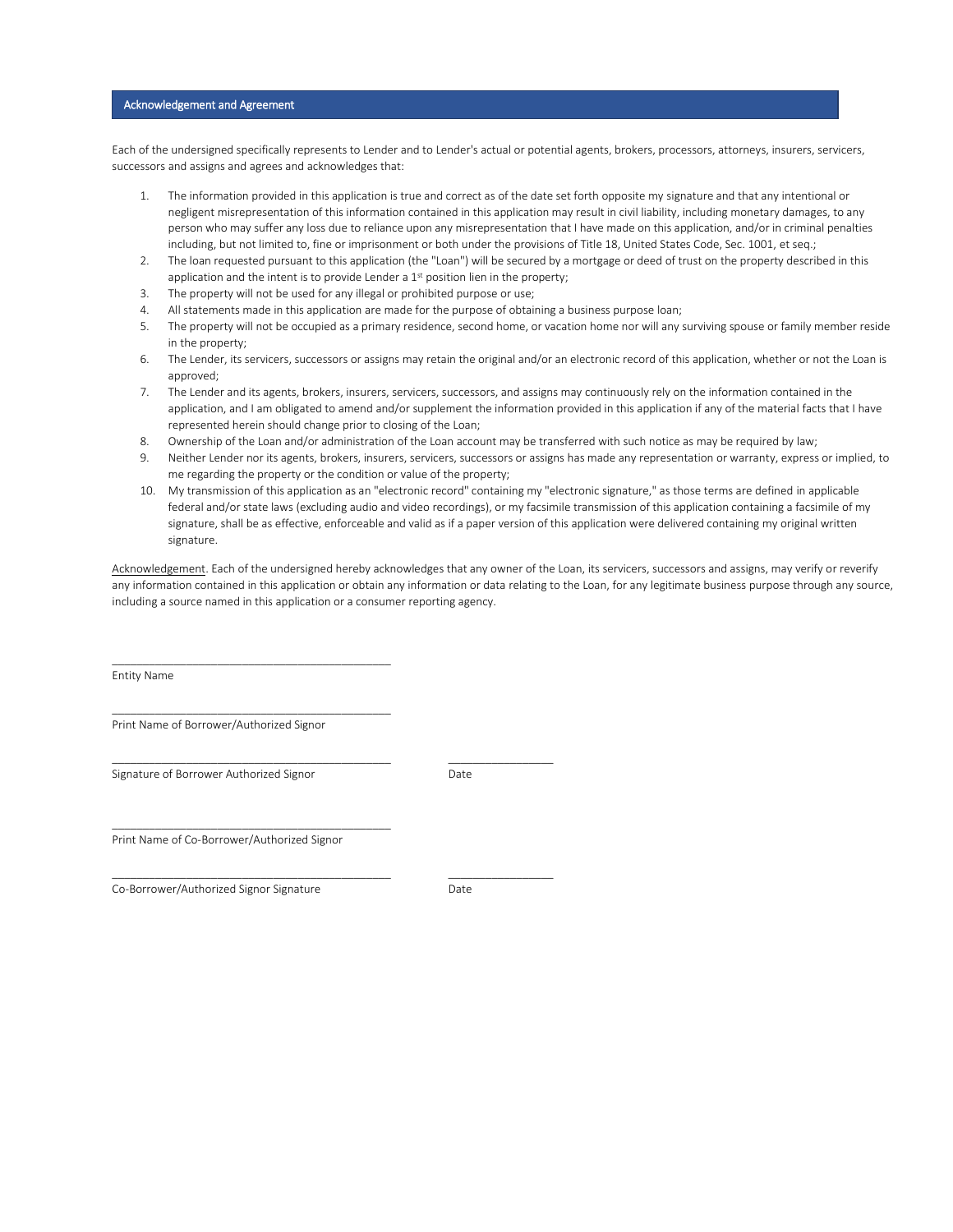| Experience Summary and Current Real Estate Owned                                                            |      |              |     |                  |                   |                |                  |                      |                 |
|-------------------------------------------------------------------------------------------------------------|------|--------------|-----|------------------|-------------------|----------------|------------------|----------------------|-----------------|
| FIX AND FLIP EXPERIENCE SUMMARY - UP TO 10 MOST RECENT PROJECTS INCLUDING CURRENT FIX AND FLIPS IN PROGRESS |      |              |     |                  |                   |                |                  |                      |                 |
| <b>Address</b>                                                                                              | City | <b>State</b> | Zip | Purchase<br>Date | Purchase<br>Price | Rehab<br>Costs | Re-Sale<br>Price | <b>Sales</b><br>Date | Total<br>Profit |
|                                                                                                             |      |              |     |                  |                   |                |                  |                      |                 |
|                                                                                                             |      |              |     |                  |                   |                |                  |                      |                 |
|                                                                                                             |      |              |     |                  |                   |                |                  |                      |                 |
|                                                                                                             |      |              |     |                  |                   |                |                  |                      |                 |
|                                                                                                             |      |              |     |                  |                   |                |                  |                      |                 |
|                                                                                                             |      |              |     |                  |                   |                |                  |                      |                 |
|                                                                                                             |      |              |     |                  |                   |                |                  |                      |                 |
|                                                                                                             |      |              |     |                  |                   |                |                  |                      |                 |
|                                                                                                             |      |              |     |                  |                   |                |                  |                      |                 |
|                                                                                                             |      |              |     |                  |                   |                |                  |                      |                 |

| Real Estate Currently Owned - PLEASE REQUEST AN ADDITIONAL SPREADSHEET IF YOU CURRENTLY OWN MORE THAN 10 PROPERTIES |      |       |     |                  |                   |                  |               |                    |                    |
|---------------------------------------------------------------------------------------------------------------------|------|-------|-----|------------------|-------------------|------------------|---------------|--------------------|--------------------|
| Address                                                                                                             | City | State | Zip | Purchase<br>Date | Purchase<br>Price | Property<br>Type | Gross<br>Rent | Monthly<br>Payment | Mortgage<br>Amount |
|                                                                                                                     |      |       |     |                  |                   |                  |               |                    |                    |
|                                                                                                                     |      |       |     |                  |                   |                  |               |                    |                    |
|                                                                                                                     |      |       |     |                  |                   |                  |               |                    |                    |
|                                                                                                                     |      |       |     |                  |                   |                  |               |                    |                    |
|                                                                                                                     |      |       |     |                  |                   |                  |               |                    |                    |
|                                                                                                                     |      |       |     |                  |                   |                  |               |                    |                    |
|                                                                                                                     |      |       |     |                  |                   |                  |               |                    |                    |
|                                                                                                                     |      |       |     |                  |                   |                  |               |                    |                    |
|                                                                                                                     |      |       |     |                  |                   |                  |               |                    |                    |
|                                                                                                                     |      |       |     |                  |                   |                  |               |                    |                    |

Describe other relevant real estate experience you have other than fix and flip projects or income property ownership:

\_\_\_\_\_\_\_\_\_\_\_\_\_\_\_\_\_ \_\_\_\_\_\_\_\_\_\_\_\_\_\_\_

By signing below Borrower (and Co-Borrower if applicable) certify to BCS and its lenders, insurers, servicers, successors, and assigns that the information provided in this Experience Summary and Current Real Estate Owned document is true and correct as of the date set forth opposite my signature and that any intentional or negligent misrepresentation of this information contained in this application may result in civil liability, including monetary damages, to any person who may suffer any loss due to reliance upon any misrepresentation that I have made on this application, and/or in criminal penalties including, but not limited to, fine or imprisonment or both under the provisions of Title 18, United States Code, Sec. 1001, et seq

\_\_\_\_\_\_\_\_\_\_\_\_\_\_\_\_\_\_\_\_\_\_\_\_\_\_\_\_\_\_\_\_\_\_\_\_\_\_\_\_\_\_\_\_\_ \_\_\_\_\_\_\_\_\_\_\_\_\_\_\_\_\_\_\_\_\_\_\_\_\_\_\_\_\_\_\_\_\_\_\_\_\_\_\_\_\_\_\_\_\_

\_\_\_\_\_\_\_\_\_\_\_\_\_\_\_\_\_\_\_\_\_\_\_\_\_\_\_\_\_\_\_\_\_\_\_\_\_\_\_\_\_\_\_\_\_ \_\_\_\_\_\_\_\_\_\_\_\_\_\_\_\_\_\_\_\_\_\_\_\_\_\_\_\_\_\_\_\_\_\_\_\_\_\_\_\_\_\_\_\_\_

Print Name of Borrower **Print Name of Co-Borrower** Print Name of Co-Borrower

Signature of Borrower Signature of Co-Borrower

Date Date